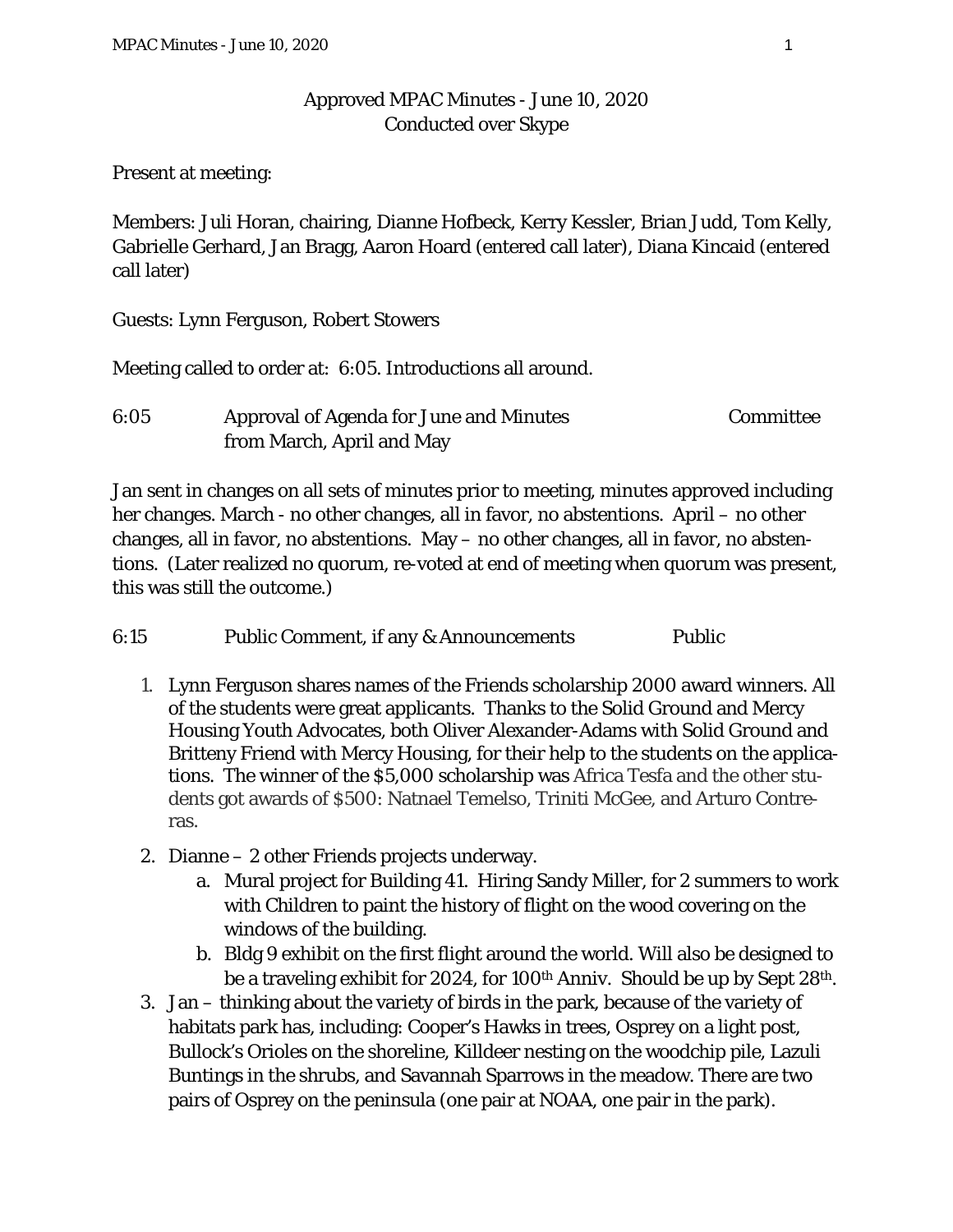#### 6:15 Executive Report, SPR Robert Stowers

Not on call yet. When Robert came in, he introduced himself, no comments at this point, said he was listening to the discussion.

| 6:25 | <b>Park Manager Report</b> | <b>Brian Judd</b> |
|------|----------------------------|-------------------|
|      |                            |                   |

Brian's giving us a shorter report, allowing us more time for the priorities conversation

- 1. Last meeting on Skype, will use Webex next time, it is more versatile.
- 2. Social distancing ambassadors working hard in the parks, engaging with the public in a positive way.
- 3. Increase of graffiti and vandalism. The NE crew usually handles that, but right now they are not all coming into work. So slow at fixing these issues right now. a. Please do continue to send photos etc to him if we see issues.
- 4. Increased number of visitors to the park. Especially young people who are coming to park to gather.
- 5. Last Saturday Black Lives Matter rally at Magnuson Parks was aware of it, followed it online, was very peaceful
- 6. Questions: Opening process. Tenants expected to follow city guidelines for businesses. Specific info, look on Parks website or contact tenants directly. Developing an approved Graffiti area? Yes, have been considering doing something like that for a while, may be projects planned for the future. Parking lots reopening what phase is that? Maybe in a future phase, could be 3. Sign from Arboretum as an example demonstrating what 6 feet is, and another that says "keep moving" and walking single file. Brian is going to have some of these installed in the park.

### 6:35 MPAC Priorities Mtg Committee

- 1. Referring specifically to list sent out to committee over email 6/9/2020. Diana and Juli spoke with Brian, to determine what was needed, to build on the prior list the committee developed. Should have an equity and social justice focus, a smaller number of projects, opportunity for innovation, work within an uncertain budget.
- 2. Current list:
	- a. Repair/maintenance to existing residential and parking structures
	- b. Community center, Parks still moving forward with this
	- c. Opening the NOAA Road, could allow better access for truck and possibility to close Sports Field drive. Could possibly even just get it open for bikes and pedestrians, may allow some ADA and bike access for North shore.
	- d. Signage in the Park including Historical buildings, QR codes, signs for bathrooms in Park
	- e. Governance Plan move down one spot.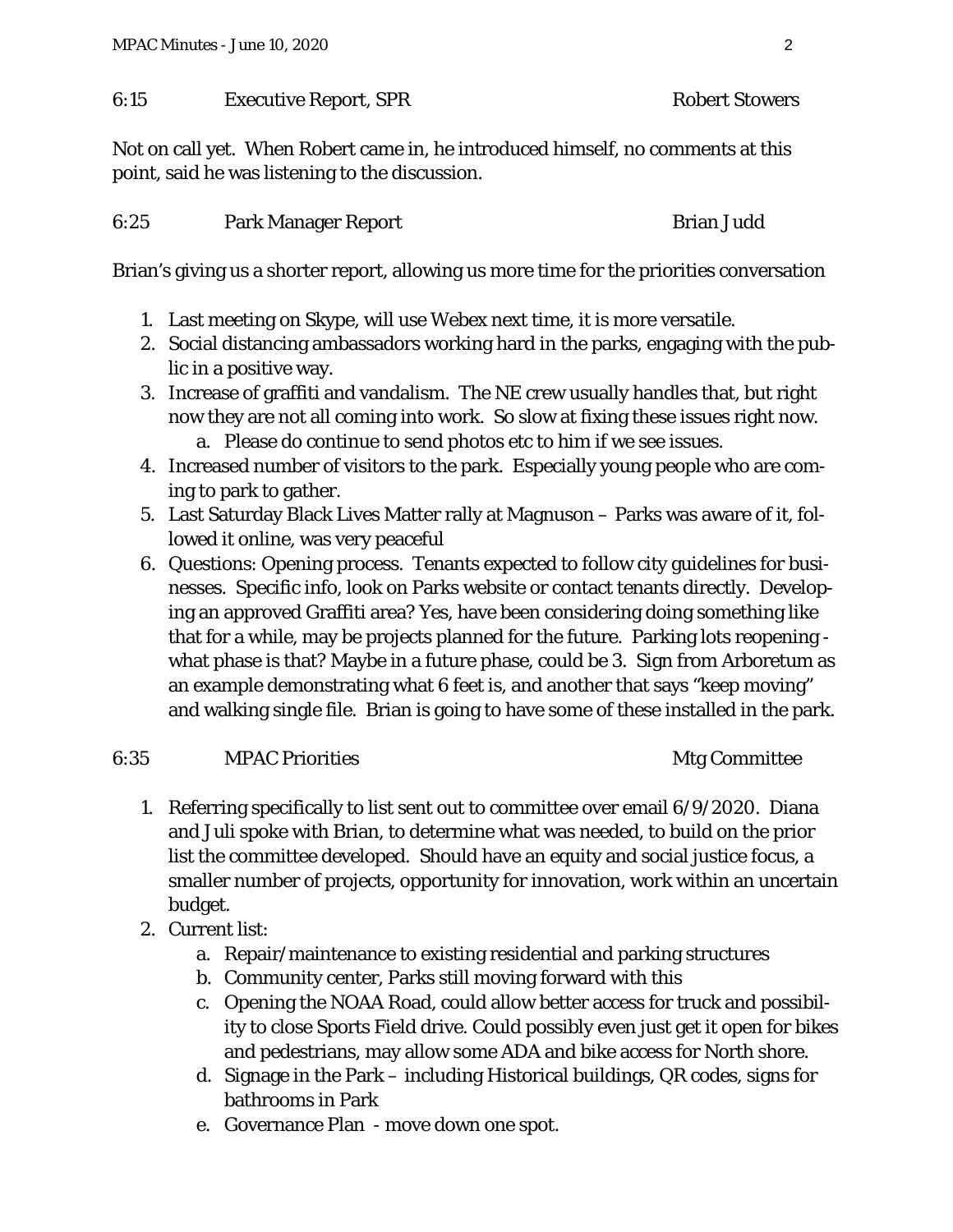- f. Advocating for fleet language below and reduce co2
- 3. Questions/comments How did the current priorities develop? These came off the list developed/discussed at the February meeting, they can be accomplished, may be doable based on dollar amounts at this time. Signage is possibly underway and in motion, based on earlier park plans.
- 4. Possible priorities:
	- a. Walking loop with good sight lines.
	- b. Allowing closure of Sports Field Drive for resident access
	- c. Site for temporary art exhibits
		- i. Would you need a committee to curate these, budget. Discuss on where there can be art temporary installations, not in natural areas.
	- d. Artistic security for buildings, budget for that? \$10,000, \$5,000 for each of 2 year. For the Bldg 41, that is the Friends budget. Here talking about the plan for other buildings, including 2 and others. Perhaps connect it to some of the prior populations of military people in the park, specific mention of both Black and Filipino military people.
- 5. Future Priorities, again funding would be an issue for most of these to proceed, as they are larger items. Robert would like to be a contact with us on most of these larger projects
	- a. Visitors Interpretive Center, Friends plans, waiting on city and council as not a priority right now.
	- b. Recognition of Native Americans at Magnuson, in an appropriate respectful manner
	- c. Electrify park, considering renaming this Jan returns to her original goal, getting electrical equipment when new equipment is purchased. "Advocating for electric fleet and equipment" and better energy efficiency, is the new name. And to reduce carbon use.
	- d. Wetlands Fix water flow
	- e. Bathroom Maintenance
	- f. Permanent art around the Park
	- g. More amphitheater events
	- h. Capital investment for vegetation and maintenance
	- i. Question on Park Governance plan will for now be moved to being a future project, hopefully can soon move to a current project
- 6. Discussion on tying the pedestrian loop to the signage and wayfinding plan
- 7. Vote of agreement on this as the general plan, that we are in favor of the current priorities list, all voted in favor. We will ask for Robert's support but also may need to advocate directly with the superintendent.
- 8. Can we vote over email? Brian says the Bylaws are silent so let's do it. We were considering a vote over email as we needed a quorum, but Diana joined the meeting for much of this discussion. Diana clarified that the NOAA road opening was going to happen this year or soon, and so it was recommended that we drop it from this list for now. Once a quorum was present, we voted on the list. The list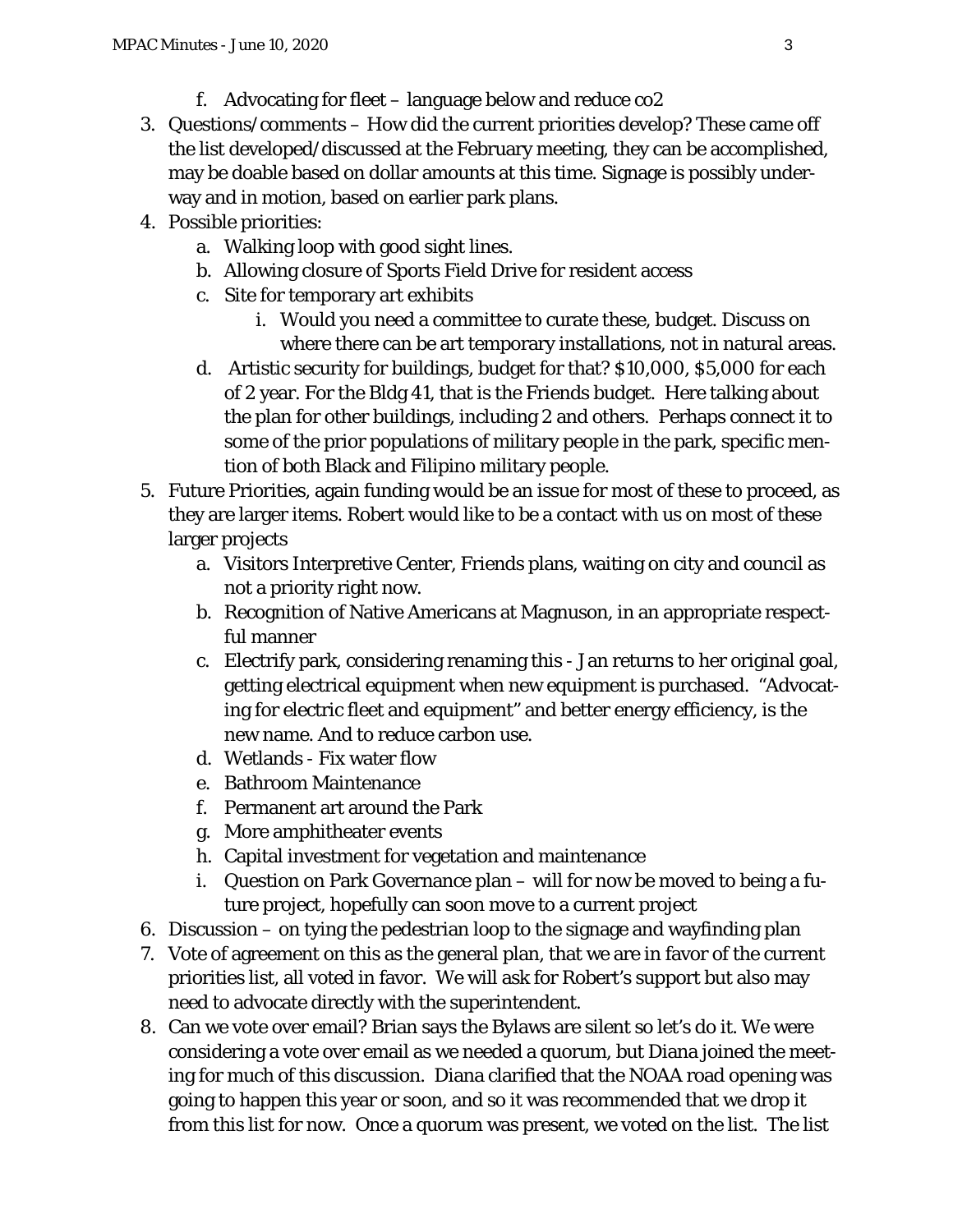as discussed in the meeting was approved. Agreed to present the list to the superintendent.

Did do a re-vote on all the minutes as well. Outcome detailed above. (Juli distributed the list over email, a final copy of the list is included below as part of the minutes.)

7:29 Jan moves to adjourn. Meeting adjourned. Minutes submitted by Gabrielle Gerhard.

# MPAC Priorities/Goals - 2020/2021

Qualifications for current priorities:

- No more than 5
- Needs to have an impact on equity and social justice
- Work within a very uncertain budget
- Have opportunities for innovation

### Current Priorities:

• Repairs/maintenance to existing residential and parking structures

 $\geq$  Lighting

- Community Center As of now, Parks is still moving forward with project
- Advocating for electric fleet and equipment replacement when needed
- Signage for Park and Walking Loop with good sight lines
	- $\triangleright$  Historical Buildings
	- $\geq$  QR codes for directions/maps
	- $\geq$  Bathrooms
- Governance Plan

### Possible Priorities:

- Opening NOAA Road
- Site for Temporary Art Exhibits
	- $\triangleright$  Outdoor Not in natural areas